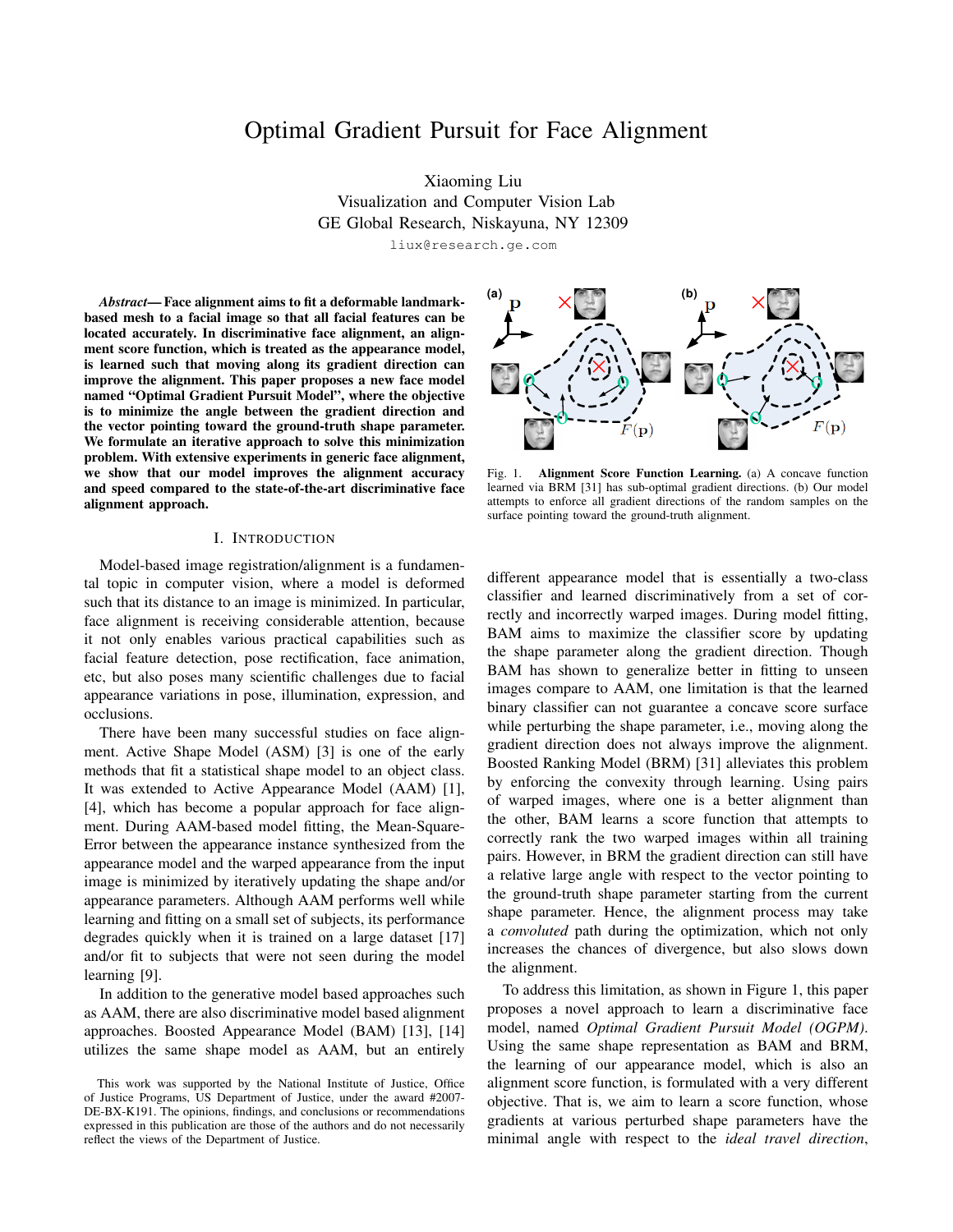i.e., the vector pointing directly to the ground-truth shape parameter. The score function is composed of a set of weak functions, each operating on one local feature in the warped image domain. We formulate the objective function such that each weak function can be estimated in an incremental manner from a large pool of feature candidates. During the model fitting, given an image with initial shape parameter, we perform gradient ascent by updating the shape parameter in the gradient direction, which is hopefully similar to the ideal travel direction. Experiments on a large set of facial images demonstrate the superior performance compared to BRM.

## II. PRIOR ART

Image alignment is a fundamental problem in computer vision. The most popular work in face alignment are ASM, AAM or their variations [5]–[8], [11], [22], [28]. In ASM, the local appearance model for each landmark has been trained generatively [5] or discriminatively [6]. In contrast, most AAM-relevant work use the generative shape and appearance models. For example, the inverse composition method [18] greatly improves the efficiency of the AAMbased face alignment. There are some AAM variations using discriminative fitting methods [8], [22]. Other notable works in face alignment are [12], [33].

In contrast, there are discriminative image alignment approaches where the training data of the appearance model includes the *incorrect* images warped from perturbed shape parameters. Notable examples are BAM [14] and BRM [31], whose difference to our approach has been discussed in Section I. We will also experimentally compare with BRM in Section VI. In object tracking domain, there are work learning to predict the motion vector using regression. For example, Williams *et al.* [29] build a displacement expert, which takes an image as input and returns the displacement, by using Relevance Vector Machine. Our work differs in that we estimate shape parameters in the high dimensional space, which is much harder than that in the 2D space. In [32], Zhou and Comaniciu propose to learning a regressor with multidimensional output to predict the landmarks locations from the image content. In contrast, we train a statistical shape model where the shape parameter is the unknown parameter to be estimated.

In face alignment, there are also prior work on learning a discriminative appearance model for each landmark [30] in the ASM framework, or one local-minima-free appearance model [19] in the AAM framework. The work done by Nguyen and la Torre has similar set-up as ours while the main difference is in the specific learning approach being employed. Note that image alignment problem is in the context of registering between one image and a superviselylearned model, which is different to the conventional image registration/tracking problem being solved between two images [10], [24], [26].



Fig. 2. Shape Model and Warping Function. (a) Representation of the mean shape. (b) The face image with a superimposed shape. (c) The face image warped to the mean shape domain.

#### III. FACE MODEL

Similar to BAM and BRM, our face model is composed of a generative shape model component and a discriminative appearance model component. In this section, we will present the model representation for both the shape and appearance model components.

## *A. Shape Model*

Landmark-based shape representation is a popular way to describe the facial shape of an image. That is, a set of 2D landmarks,  $\{x_i, y_i\}_{i=1,\dots,v}$ , are placed on top of key facial features, such as eye corner, mouth corner, nose tip, etc. The concatenation of these landmarks forms a shape observations of an image,  $\mathbf{s} = [x_1, y_1, x_2, y_2, ..., x_v, y_v]^T$ . Given a face database where each image is manually labeled with landmarks, the entire set of shape observations are treated as the training data for the shape model. In our approach, we use the same shape model as AAM, BAM and RAM, i.e., the Point Distribution Model (PDM) [3] learned via Principal Component Analysis (PCA) on the observation set. Thus, the learned generative PDM can represent a particular shape instance as,

$$
\mathbf{s}(\mathbf{p}) = \mathbf{s}_0 + \sum_{i=1}^{n} p_i \mathbf{s}_i,\tag{1}
$$

where  $s_0$  and  $s_i$  are the mean shape and  $i^{th}$  shape basis, respectively. Both of them are the results of the PDM learning.  $\mathbf{p} = [p_1, p_2, ..., p_n]^T$  is the shape parameter. Similar to the shape component of AAM [18], the first four shape bases are trained to represent global translation and rotation, while the remaining shape bases represent the non-rigid deformation of facial shapes.

As shown in Figure 2(b), a warping function from the mean shape coordinate system to the coordinates in the image observation is defined as a piece-wise affine warp:

$$
\mathbf{W}(x^0, y^0; \mathbf{p}) = \begin{bmatrix} 1 & x^0 & y^0 \end{bmatrix} \mathbf{a}(\mathbf{p}), \tag{2}
$$

where  $(x^0, y^0)$  is a pixel coordinate within the mean shape domain, and  $\mathbf{a}(\mathbf{p}) = [\mathbf{a}_1(\mathbf{p}) \ \mathbf{a}_2(\mathbf{p})]$  is a unique  $3 \times 2$  affine transformation matrix that relates each triangle pair in  $s_0$ and  $s(p)$ . Given a shape parameter p,  $a(p)$  needs to be computed for each triangle. However, since the knowledge of which triangle each pixel  $(x^0, y^0)$  belongs to is known a priori, the warp can be efficiently performed via a simple table lookup (see [18] for detailed description). Using this warping function, any face image can be warped into the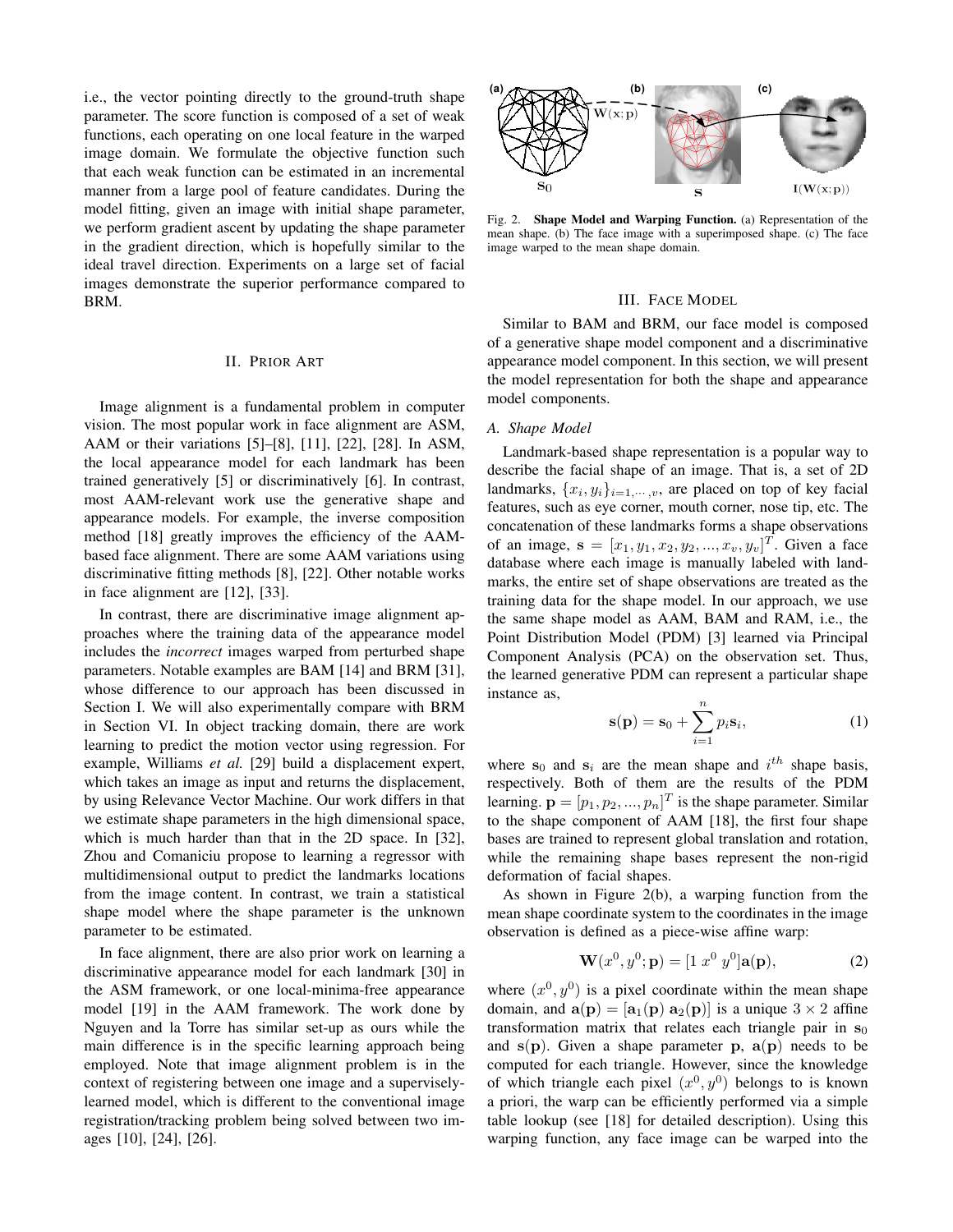

Fig. 3. Appearance Features. (a) Warped face image with feature parametrization. (b) Representation of the five feature types used by the appearance model. (c) Notional template A.

mean shape and results in a shape-normalized face image  $I(W(x; p))$  (see Figure 2(c)), from which the appearance model is learned.

## *B. Appearance Model*

While the shape model learning can be simply conducted via PCA, the appearance model learning is more complex and also the focus of this paper. Hence, in this section, we will only introduce the representation of our appearance model, and its learning approach will be presented in Section IV.

Following the same representation as BAM and BRM, our appearance model is described by a collection of  $m$ local features  $\{\varphi_i\}_{i=1,\dots,m}$  that are computed on the shapenormalized face image  $I(W(x; p))$ . We adopt the Haarlike rectangular feature [20], [27] in our appearance representation for the following reasons: (a) the computational efficiency due to the integral image technique [27]; (b) successful experiences in facial image processing; and (c) making a fair comparison between our approach and BRM.

A rectangular feature can be computed as follows

$$
\varphi \doteq \mathbf{A}^T \mathbf{I}(\mathbf{W}(\mathbf{x}; \mathbf{p})), \tag{3}
$$

where  $\bf{A}$  is an image template (Figure 3(c)). The inner product between the template and the warped image is equivalent to computing the rectangular feature using the integral image. As shown in Figure 3(a), the image template **A** can be parameterized by  $(\alpha, \beta, \gamma, \delta, \tau)$ , where  $(\alpha, \beta)$  is the top-left corner,  $\gamma$  and  $\delta$  are the width and height, and  $\tau$ is the feature type. Figure 3(b) shows the five feature types used in our model.

## IV. ALIGNMENT LEARNING PROBLEM

Having introduced the appearance model representation, in this section we describe in detail how to learn our appearance model, which is essentially an alignment score function that will be used during the model fitting stage.

To begin with, let us denote p as the shape parameter of a given image that represents the current alignment of the shape model (1). The goal of our appearance model learning is the following. *From labeled training data, we aim to learn a score function* F(p)*, such that, when maximized with respect to* p*, it will result in the shape parameter of the correct alignment.* Specifically, if  $\mathbf{p}_0$  is the shape parameter

corresponding to the correct alignment of an image,  $F$  has to be such that

$$
\mathbf{p}_0 = \arg\max_{\mathbf{p}} F(\mathbf{p}) . \tag{4}
$$

#### *A. Objective Function for Learning* F

Given the above equation, we choose to optimize  $F(\mathbf{p})$  via *gradient ascent*. That is, by assuming that  $F$  is differentiable, the shape parameter is iteratively updated in each alignment iteration starting from an initial parameter  $p^{(0)}$ 

$$
\mathbf{p}^{(i+1)} = \mathbf{p}^{(i)} + \lambda \frac{\partial F}{\partial \mathbf{p}},
$$
 (5)

where  $\lambda$  is a step size. After k iterations when the alignment process converges, the alignment is considered successful if the Euclidean distance  $\|\mathbf{p}^{(k)} - \mathbf{p}_0\|$  is less than a pre-defined threshold.

From Equation (5), it is clear that  $\frac{\partial F}{\partial \mathbf{p}}$  indicates the *travel direction* of the shape parameter p. Because the final destination of such traveling is  $p_0$ , the *ideal travel direction* should be the vector that points to  $\mathbf{p}_0$  starting from  $\mathbf{p}$ , which is denoted as  $\vec{p}$ :

$$
\vec{\mathbf{p}}^+ \doteq \frac{\mathbf{p}_0 - \mathbf{p}}{\|\mathbf{p}_0 - \mathbf{p}\|}.
$$
 (6)

Similarly, the worst travel direction is the opposite direction of  $\vec{p}^+$ , i.e.,  $\vec{p}^- = -\vec{p}^+$ . Hence, during the learning of the score function F, we would like to see  $\frac{\partial F}{\partial p}$  has a direction that is as similar to the ideal travel direction  $\vec{p}^+$  as possible, or equivalently, as dissimilar to the worst travel direction  $\vec{p}^$ as possible. Specifically, if we define a classifier

$$
H(\mathbf{p}; \vec{\mathbf{p}}) = \frac{\frac{\partial F}{\partial \mathbf{p}}}{\|\frac{\partial F}{\partial \mathbf{p}}\|} \vec{\mathbf{p}},\tag{7}
$$

which is the inner product between two unit vectors and is also the cosine response of the angle between these two vectors, then we have

$$
H(\mathbf{p}; \vec{\mathbf{p}}) = \begin{cases} +1 & \text{if } \vec{\mathbf{p}} = \vec{\mathbf{p}}^+ ,\\ -1 & \text{if } \vec{\mathbf{p}} = \vec{\mathbf{p}}^- . \end{cases}
$$
 (8)

In practice, it is hard to expect  $H(\mathbf{p})$  can always equal to 1 or -1 as shown in the above equation. Thus, we formulate the objective function of learning the  $H$  classifier as,

$$
\arg\min_{F} \sum_{\mathbf{p}} (H(\mathbf{p}; \vec{\mathbf{p}}^{+}) - 1)^{2}, \tag{9}
$$

where only the ideal travel direction  $\vec{p}^+$  is used since it can represent the constraint from  $\vec{p}^-$  as well. From now on, we will simplify  $\vec{p}^+$  as  $\vec{p}$  for the clarity. This objective function essentially aims to estimate a function  $F$  such that its gradient direction has minimal angle with respect to the ideal travel direction, at all possible shape parameters p for all training data.

#### *B. Solution for the Objective Function*

In this section, we will describe our solution in minimizing the objective function (9). First, let us assume our alignment score function uses a simple additive model: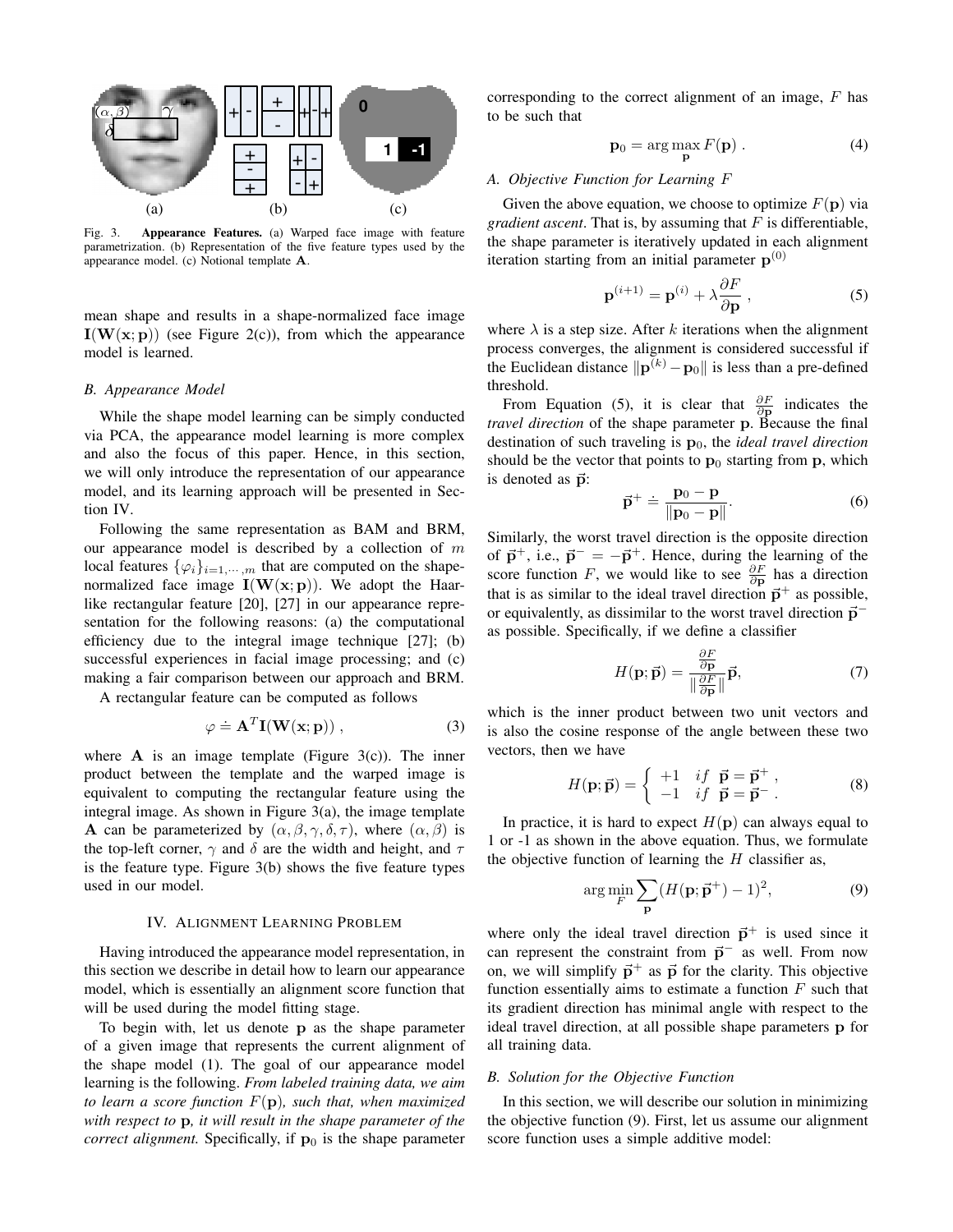$$
F(\mathbf{p};m) \doteq \sum_{i=1}^{m} f_i(\mathbf{p}), \qquad (10)
$$

where  $f_i(\mathbf{p})$  is a weak function that operates on one rectangular feature  $\varphi_i$ . Therefore, the gradient of F is also in an additive form:  $\frac{\partial F(\mathbf{p};m)}{\partial \mathbf{p}} = \sum_{i=1}^{m} \frac{\partial f_i}{\partial \mathbf{p}}$ . By plugging this into Equation (7), we have

$$
H(\mathbf{p}; \vec{\mathbf{p}}, m) = \frac{\sum_{i=1}^{m} \frac{\partial f_i}{\partial \mathbf{p}}}{\|\sum_{i=1}^{m} \frac{\partial f_i}{\partial \mathbf{p}}\|} \vec{\mathbf{p}} = \frac{H(\mathbf{p}; \vec{\mathbf{p}}, m - 1) \|\frac{\partial F(\mathbf{p}; m - 1)}{\partial \mathbf{p}}\| + \frac{\partial f_m}{\partial \mathbf{p}} \vec{\mathbf{p}}}{\|\frac{\partial F(\mathbf{p}; m - 1)}{\partial \mathbf{p}} + \frac{\partial f_m}{\partial \mathbf{p}}\|}.
$$
(11)

Given the fact that  $H$  function can be written in a recursive fashion, a natural way to minimizing the objective function (9) is to use an incremental estimation. That is, by defining a set of training samples and a hypothesis space where the rectangle feature can be chosen from, we can iteratively estimate each weak function  $f_i$  and incrementally add it into the target function  $F$ . We will now describe each part of the learning process as follows.

*a) Training samples:* In our appearance learning, a training sample is a N-dimensional warped image I(W(x; p)). Given a face database  $\{I_i\}_{i\in[1,K]}$  with manually labeled landmarks  $\{s_i\}$ , for each face image  $I_i$ , we use Equation (1) to compute the ground-truth shape parameter  $\mathbf{p}_{0,i}$ , and then synthesize a number of "incorrect" shape parameters  $\{p_{j,i}\}_{j\in[1,U]}$  by random perturbation. Equation (12) describes our perturbation, where  $\nu$  is a *n*-dimensional vector with each element uniformly distributed within  $[-1, 1]$ ,  $\mu$  is the vectorized eigenvalues of all shape bases in the PDM, and perturbation index  $\sigma$  is a constant scale controls the range of perturbation. Note that ◦ represents the entrywise product of two equal-length vectors.

$$
\mathbf{p}_{j,i} = \mathbf{p}_i + \sigma \nu \circ \mu. \tag{12}
$$

Then, the set of warped images  $\mathbf{I}_i(\mathbf{W}(\mathbf{x};\mathbf{p}_{j,i}))$  are treated as *positive training samples*  $(y_i = 1)$  for the learning. Together with the ideal travel direction, this constitutes our training set:

$$
\mathfrak{P} \doteq \{ \mathbf{I}_i(\mathbf{W}(\mathbf{x}; \mathbf{p}_{j,i})), \vec{\mathbf{p}}_i \}_{i=1,\cdots,K; j=1,\cdots,U} . \tag{13}
$$

*b) Weak function:* In this work, we define the weak function  $f_i$  as

$$
f_i(\mathbf{p}) \doteq \frac{2}{\pi} \arctan(g_i \varphi_i(\mathbf{p}) - t_i) , \qquad (14)
$$

where  $g_i = \pm 1$ , and the normalizing constant ensures that  $f_i$  stays within the range of  $[-1, 1]$ . This choice is based on a few considerations. First,  $f_i$  has to be differentiable because we assume  $F$  is a differentiable function. Second, we would like each function  $f_i$  operates on one rectangular feature  $\varphi_i$  only. Within the mean shape space, all possible locations, sizes, and types of the rectangular features form

## Algorithm 1: Model learning of OGPM

- **Data:** Positive samples  $\mathfrak{P}$  from Equation (13) Result: The alignment score function F
- 1 Initialize the score function  $F = 0$
- 2 foreach  $t = 1, \dots, m$  do

 $3$  Fit  $f_t$  in the weighted least squares sense, such that

$$
f_t = \operatorname*{argmin}_{f} \sum_{ij} \left( 1 - H(\mathbf{p}_{j,i}; \vec{\mathbf{p}}_i, t) \right)^2 \tag{15}
$$

4 | Update  $H(\mathbf{p}_{j,i}; \vec{\mathbf{p}}_i, t)$  with  $f_t$  $F \longleftarrow F + f_t$ 6 return  $F = \sum_{t=1}^{m} f_t$ .



Fig. 4. Top Appearance Features. (a) Top 5 Haar features selected by the our learning algorithm. (b) Top 6-15 Haar features. (c) Spatial density map of the top 100 Haar features.

the hypothesis space  $\mathcal{F} = {\alpha, \beta, \gamma, \delta, \tau}$ , from which the best feature can be chosen at each iteration.

*c) Learning procedure:* Algorithm 1 describes the procedure for learning the alignment score function (10). Note that Step 3 is the most computationally intensive step since the entire hypothesis space needs to be exhaustively searched. Our incremental estimation of the score function  $F$  is very similar to the boosting algorithm. The reason that boosting is not used here is the function  $H$  can not be simply represented in an additive form. Hence, in Step 3, the best feature is chosen based on the  $L^2$  distance of H with respect to 1, rather than that of the weak classifier in boosting-based learning.

Basically learning the score function  $F$  is equivalent to learning the set of features  $\{\varphi_i\}$ , the thresholds  $\{t_i\}$ , and the feature signs  ${g_i}$ . In practical implementation, we set  $g_i = +1$ , and  $g_i = -1$  respectively and estimate the optimal threshold for both cases. Eventually  $g_i$  will be set based on which case has a smaller error (Equation 15). The optimal threshold is estimated by binary searching in the range of feature values  $\varphi_i$  such that the error is minimized.

The final set of triples  $\{(\varphi_i, g_i, t_i)\}_{i=1,\dots,m}$ , together with the shape model  $\{s_i\}_{i=0,\dots,n}$  is called an *Optimal Gradient Pursuit Model* (OGPM). Figure 4 shows the top 15 features selected by the learning algorithm, as well as the spatial density map of the top 100 features. Notice that many selected features are aligned with the boundaries of the facial features.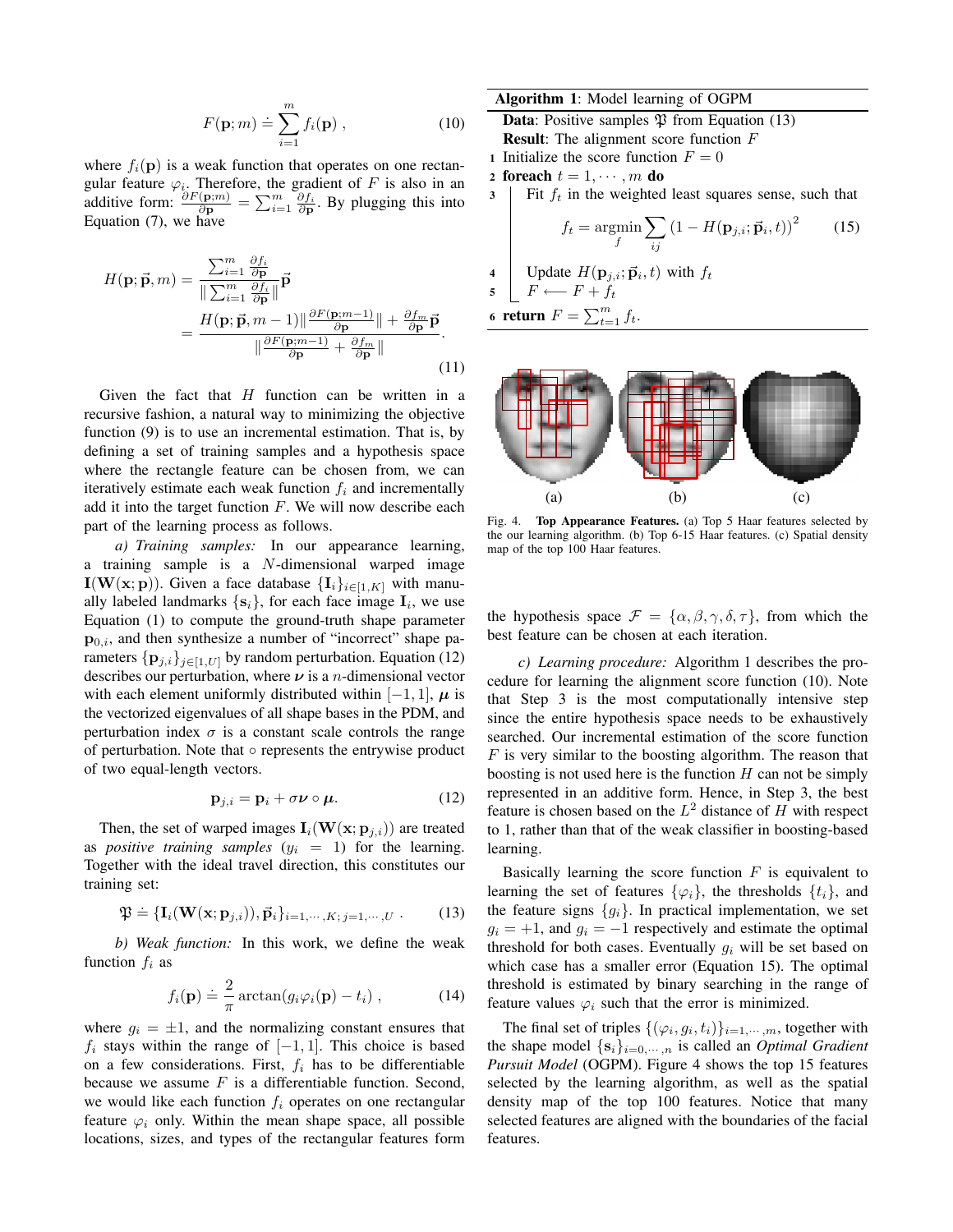

Fig. 5. Face Dataset Samples. ND1 database [2] (left), FERET database [21] (center), and BioID database [23] (right).

## V. FACE ALIGNMENT

In this section, we will describe how to fit an OGPM to the face of a given image I, with an initial shape parameter  $p^{(0)}$  (at the 0-th iteration). As shown in Equation (5), the alignment is iteratively performed by using the gradient ascent approach. From Equation (3), (10), and (14), we can see that the derivative of  $F$  with respect to  $p$  is

$$
\frac{\partial F}{\partial \mathbf{p}} = \frac{2}{\pi} \sum_{i=1}^{m} \frac{g_i \left(\nabla \mathbf{I} \frac{\partial \mathbf{W}}{\partial \mathbf{p}}\right)^T \mathbf{A}_i}{1 + \left(g_i \mathbf{A}_i^T \mathbf{I}(\mathbf{W}(\mathbf{x}; \mathbf{p})) - t_i\right)^2},
$$
(16)

where  $\nabla I$  is the gradient of the image evaluated at  $W(x; p)$ , and  $\frac{\partial \mathbf{W}}{\partial \mathbf{p}}$  is the Jacobian of the warp evaluated at p. The BAM [14] has a detailed discussion on the alignment procedure, and the computational complexity, and efficient implementation of  $\frac{\partial F}{\partial \mathbf{p}}$ . Compare to the BAM-based fitting, one improvement we have is that the step size  $\lambda$  is dynamically determined via line searching, rather that a simple static constant. That is, at each iteration, we search for the optimal  $\lambda$  within certain range such that the updated shape parameter can maximally increase the current score function value  $F(\mathbf{p}).$ 

#### VI. EXPERIMENTS

In this section we will present the various experiments to demonstrate the properties of the proposed approach. We begin with the description on the dataset used in our experiments and then introduce each experiment.

#### *A. Experimental Setup*

Our experimental dataset contains 964 images from three public available databases: the ND1 database [2], FERET database [21] and BioID database [23]. There are 33 manually labeled landmarks for each of the 964 images. To speed up the training process, we down-sample the image set such that the facial width is roughly 40 pixels across the set. Sample images of these databases are illustrated in Figure 5. As shown in Table I, we partition all images into three non-overlapping datasets. Set 1 includes 400 images (one image per subject) from two databases. Set 2 includes 334 images from the *same* subjects but different images as the ND1 database in Set 1. Set 3 includes 230 images from 23 subjects in the BioID database that were never used in the training. Set 1 is used as the training set for the model learning and all three sets are used for testing the model fitting. The motivation for such a partition is to experiment

TABLE I SUMMARY OF THE DATASET.

|            | ND1          | <b>FERET</b> | <b>BioID</b>         |
|------------|--------------|--------------|----------------------|
| Images     | 534          | 200          | 230                  |
| Subjects   | 200          | 200          | 23                   |
| Variations | Frontal view | Pose         | Background, lighting |
| Set 1      | 200          | 200          |                      |
| Set 2      | 334          |              |                      |
| Set 3      |              |              | 230                  |



Fig. 6. Ranking Performance. For both Set 1 and 2, OGPM achieves similar ranking performance as BRM.

various levels of generalization capability. For example, Set 2 can be tested as the unseen data of seen subjects; Set 3 can be tested as the unseen data of unseen subjects, which is the most challenging case and most similar to the scenario in practical applications.

In the experiments we compare our OGPM algorithm with BRM based on two considerations. First, our proposed algorithm is a direct extension of BRM. Second, it has been shown the BRM outperforms other discriminative image alignment such as BAM. During the model learning, both BRM and OGPM are trained from 400 images of Set 1. BRM uses 24000 (=  $400 \times 10 \times 6$ ) training samples synthesized from Set 1, where each image synthesizes 10 *profile lines* and each line has 6 evenly spaced samples. In comparison, OGPM uses 12000 training samples, where each image synthesizes 30 samples according to Equation (12). The reason we use less samples for OGPM is that all synthesized samples are randomly spread out, rather than multiple samples selected from one profile line as in BRM. Hence, OGPM is likely to achieve good performance with less training samples. The manually labeled landmarks of Set 1 images are improved using the automatical model refinement approach in [17]. After model learning, the shape model component of both BRM and OGPM is a PDM with 9 shape bases, and their appearance model (i.e., the alignment score function) has 100 weak classifiers/functions.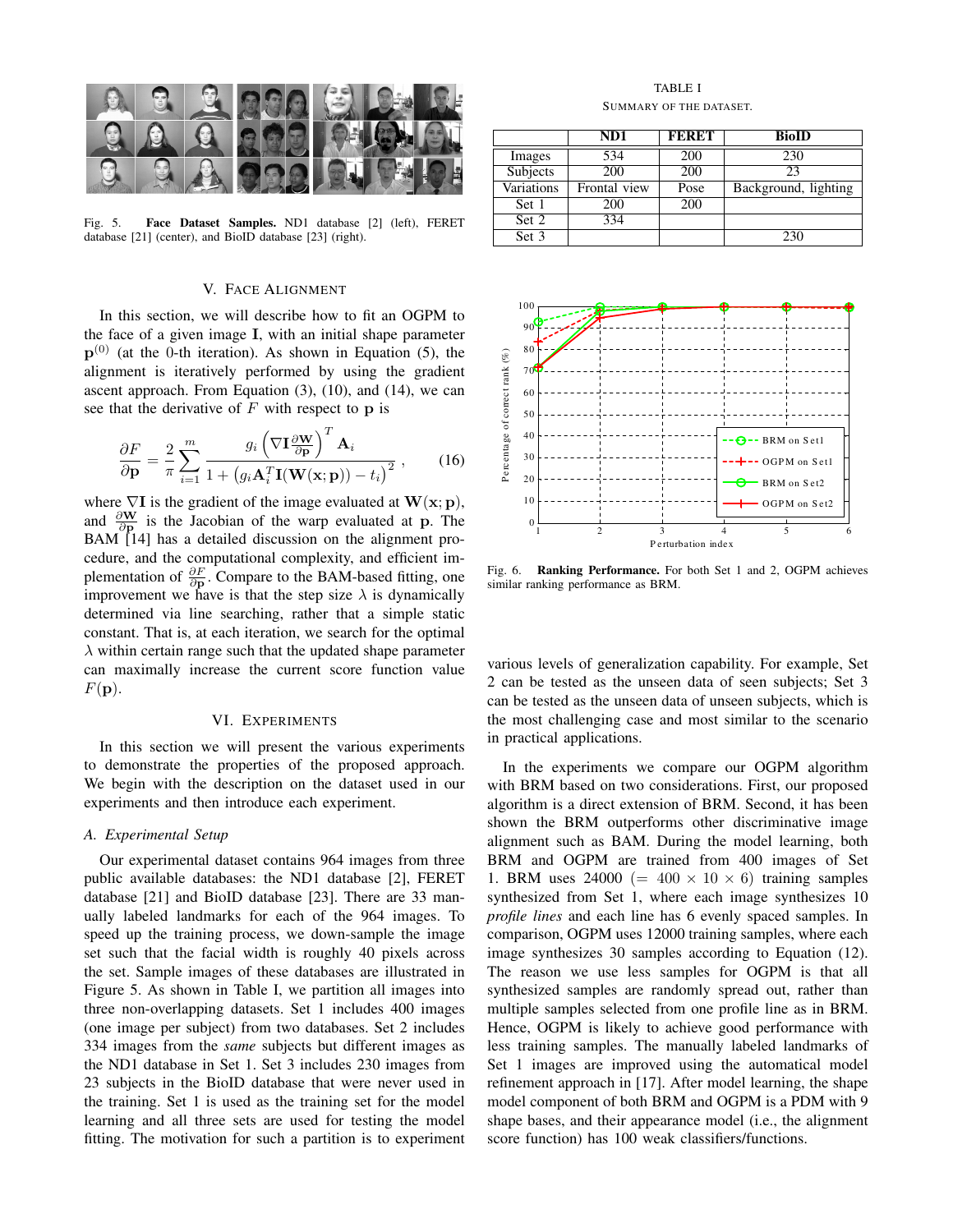#### TABLE II

ALIGNMENT PERFORMANCE (PIXELS) COMPARISON ON THREE SETS.  $\sigma$ INDICATES THE AMOUNT OF PERTURBATION.

|       | $\sigma$    | $\mathcal{D}_{\mathcal{L}}$ |      | 6    |      |
|-------|-------------|-----------------------------|------|------|------|
| Set 1 | <b>BRM</b>  | 0.50                        | 1.12 | 1.30 | 1.45 |
|       | <b>OGPM</b> | 0.47                        | 0.57 | 0.70 | 0.87 |
| Set 2 | <b>BRM</b>  | 0.88                        | 0.94 | 1.02 | 1.12 |
|       | <b>OGPM</b> | 0.58                        | 0.72 | 0.81 | 0.93 |
| Set 3 | <b>BRM</b>  | 0.85                        | 1.34 | 1.59 | 1.94 |
|       | <b>OGPM</b> | 0.80                        | 1.12 | 1.35 | 1.60 |

#### *B. Experimental Results*

BRM aims to improve the convexity of the learned score function by correctly ranking pair of warped images. OGPM extents BRM in the sense that the score function should not only be concave, but also have minimal angle between the gradient direction and the vector pointing to the groundtruth shape parameter. Hence, convexity is a good metric for evaluating the score functions for both BRM and OGPM. Similar to BRM, the convexity is measured by computing the percentage of correctly ranked pairs of warped images. Given Set 1 and Set 2, we synthesize two sets of pairs respectively and test the ranking performance of BRM and OGPM. As shown in Figure 6, the perturbation index  $\sigma$ controls the amount of perturbation of the image pair (see Equation 12). We can see that for both sets, OGPM achieves very similar ranking performance as BRM, despite the fact that, unlike BRM, OGPM does not utilize ranking in its objective function directly. The only exception is the slight better performance of BRM when the perturbation is very small ( $\sigma = 1$ ). We attribute this mostly to the labeling error in the training data, since a small perturbation of labeled landmark can also be treated as a fairly good alignment, which makes the ranking harder.

In addition to the convexity measure, we also validate the estimation of the angle between the gradient direction and the vector pointing to the ground-truth shape parameter. The minimization of this angle is the objective function of OGPM, as represented by the  $H(\mathbf{p})$  function. Similar to the aforementioned ranking experiments, given the Set 1, we randomly synthesize six sets of warped images using various perturbation index  $\sigma$ . Then for each image in a set, we compute the  $H(p)$  score, and plot the average score of each set in Figure 7. Similar experiments are conducted for Set 2 as well. It is obvious that even though OGPM and BRM have similar ranking performance, OGPM achieves larger function score for both Set 1 and 2, hence smaller gradient angle. This shows that using ranking performance as the objective, as done by BRM, does not guarantee the optimal angle estimation. Rather, we should directly use the gradient angle as the objective function in order to obtain a better alignment score function, as done by OGPM.

In the alignment experiments, we run the model fitting algorithm on each image with a number of initial landmarks



Fig. 7. Angle Estimation Performance. Compared to BRM, OGPM clearly can estimate the gradient direction that is more similar to the ideal travel direction for model fitting.

and evaluate the alignment results. The initial landmarks are generated using Equation (12), i.e., randomly perturbing the ground-truth landmarks by an independent uniform distribution whose range equals to a multiple  $(\sigma)$  of the eigenvalue of shape basis during PDM training. Once fitting on one image terminates, the alignment performance is measured by the resultant Root Mean Square Error (RMSE) between the aligned landmarks and the ground-truth landmarks.

We conduct the alignment experiments for all three sets using both OGPM and BRM. Table II shows the RMSE results in terms of pixels, where each element is an average of more than 2000 trials at one particular perturbation index  $\sigma$ . Hence, each image in Set 1, 2, and 3 is tested with 5, 6, and 9 random trials, respectively. OGPM and BRM are tested under the same condition. For example, both algorithms are initialized with the same random trails and the termination condition is the same as well. That is, the alignment iteration exits if the alignment score  $F(\mathbf{p})$  can not increase further, or the landmark difference (RMSE) between consecutive iterations is less than a pre-defined threshold, which is 0.05 pixel in our work.

From Table II, we can see that for all three sets, OGPM is able to achieve better alignment performance than BRM. Note that the performance gain is more when the initial perturbation is relatively large, such as  $\sigma$ =6 or 8, which are the most challenging cases in practical applications. Given the fact that our test images are in very low resolution, we consider this is substantial performance improvement. Comparing among the three data sets, the performance gain in the training set (Set 1) is larger compared to the other two data sets.

One obvious strength of smaller gradient angles is the ability to converge in less iterations during the alignment. In Figure 8, we show the histogram of the number of iterations that OGPM and BRM requires to converge on Set 3, when  $\sigma = 8$ . We can see that on average OGPM can converge faster than BRM. Here, the average number of iterations of OGPM is 5.47, while that of BRM is 6.40. Similarly, on Set 1, the average number of iterations of OGPM is 5.08, and